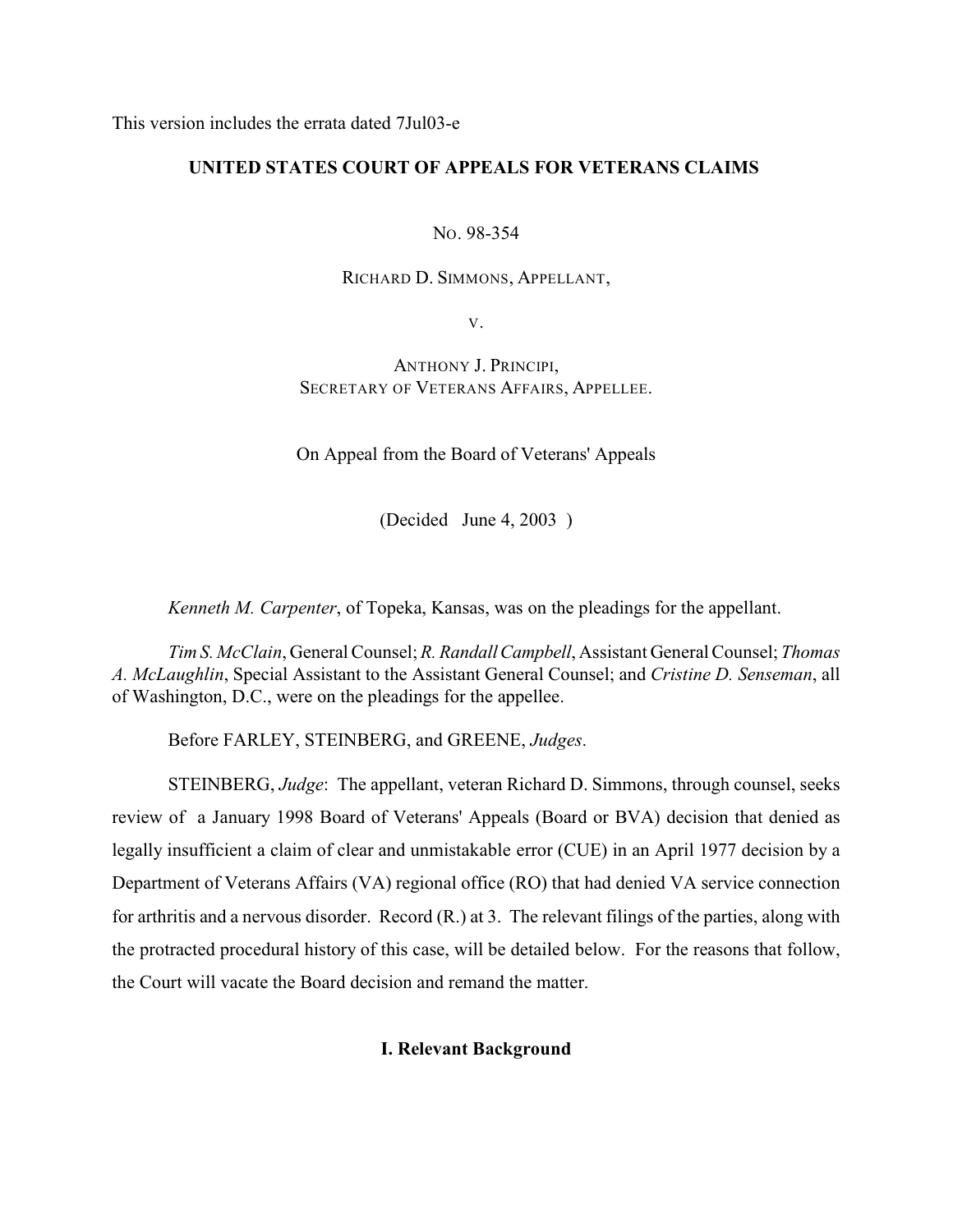The veteran served in the U.S. Navy from November 1968 to January 1970. R. at 14. His service medical records (SMRs) reported that he had suffered from depression (R. at 23, 27) but contained no indication of his having in-service arthritis (*see* R. at 17-32). A February 1972 private hospitalization discharge report noted that the veteran had complained of "arthritis of large joints since 12/20/71"; he was diagnosed as having "[p]olyarthritis, probably rheumatoid, seronegative". R. at 34.

In September 1972, the veteran filed with the VARO an application for VA compensation or pension based on arthritis. R. at 38-42. He submitted a private medical record, dated September 1972, that described treatment on "December 20, 1971, [for] painful swelling . . . near the right sacro iliac [sic] joint." R. at 45. In November 1972, a VA examining physician diagnosed the veteran as having "[p]olyarthritis, cause undetermined". R. at 62. The RO in December 1972 awarded the veteran non-service-connected pension benefits for his arthritis, effective December 1971. R. at 67-68.

In June 1974, the veteran filed a claim for VA service connection for rheumatoid arthritis; he asserted that his arthritis was a "direct result of his mental depression in service." R. at 80. In July 1974, he submitted, inter alia, an April 1974 private hospitalization summary, which diagnosed "[r]heumatoid arthritis, seronegative". R. at 86. An August 1974 VA psychiatric examination report noted the veteran's account that he had "developed rheumatoid arthritis in December 1971" and diagnosed "[a]nxiety reaction with depressive features, moderate only, secondary to arthritis condition." R. at 123. The RO in September 1974 denied the veteran's "reopened claim" because his arthritis and anxiety reaction "were not incurred in or aggravated by his period of military [service;] nor [was] it shown that he had arthritis manifested within the first year following service." R. at 128-29.

In November 1974, the veteran submitted a letter from Dr. Herion, a private physician, stating:

> On the basis of information contained in [m]edical [r]ecords covering [the veteran's] illness while in the United States Navy from August 1968 to January 1970, it is reasonable to presume that his illness then, which appeared as mental depression, was the same as that presenting as polyarthritis when I saw him in February 1972. . . . The brief interval between his discharge from the military and the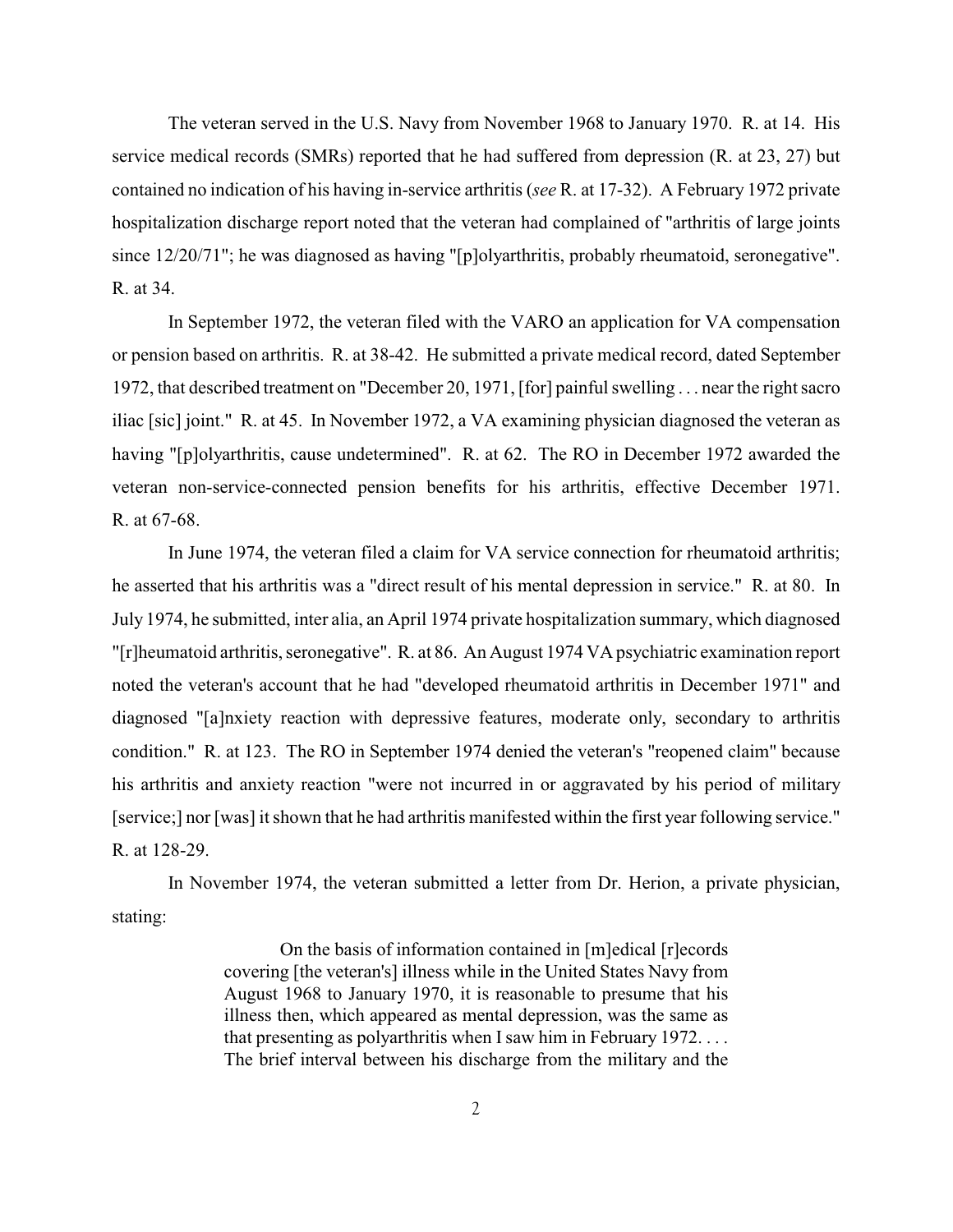onset of his polyarthritis would, I believe, make it likely that Mr. Simmons['] chronic disease was present even while he was in the United States Navy.

R. at 149. In December 1974, the RO confirmed its earlier denial of service connection for arthritis; the RO concluded: "Dr. Herion's statement provides no basis to establish that rheumatoid arthritis developed during [the veteran's] active military service or within the [one-]year presumpti[on] period following separation from service." R. at 156.

In April 1977, the veteran submitted to the RO a private medical record from Dr. Ford that contained a May 1970 diagnosis of "[a]rthritis (type undetermined) . . . [and n]ervous anxiety". R. at 182. Later that month, the RO confirmed its prior denial of both claims. R. at 184. In May 1977, the RO notified the veteran of its decision in a letter that stated: "Dr. Ford's statement provides no basis to establish service connection for arthritis and nervous condition." *Ibid.* The veteran did not appeal to the Board any of the above RO decisions.

In September 1994, the veteran filed a claim asserting CUE as to that April 1977 RO decision. R. at 316. It is unclear whether the RO in 1977 reopened the veteran's claims and then denied them on the merits or whether the RO denied the veteran's attempt to reopen as to the previously disallowed claims. For the purposes of this decision, the Court need not decide that question, because, pursuant to *Crippen v. Brown*, "it does not matter whether a particular RO decision was or was not a merits adjudication, because the disposition of the CUE claim would ultimately turn on the same question." *Crippen*, 9 Vet.App. 412, 421 (1996) (stating that in either scenario the claimant must establish that the merits "would have 'manifestly' been changed" and also quoting *Mason (Sangernetta) v. Brown*, 8 Vet.App. 44, 52 (1995)). In July 1995, the veteran submitted a statement in which he asserted that in April 1977 he had been entitled to a presumption of service connection under 38 C.F.R. § 3.307(a)(3). R. at 339. In February 1995, the RO denied his CUE challenge. R. at 346-48. The veteran timely appealed to the Board. R. at 351, 359-60. In the January 1998 BVA decision here on appeal, the Board denied the veteran's CUE claim. R. at 3.

The appellant filed his brief in this case in January 1999, and in April 1999 the Secretary filed a motion for single-judge affirmance. In October 1999, the Court ordered the parties to file supplemental memoranda as to the opinion of the U.S. Court of Appeals for the Federal Circuit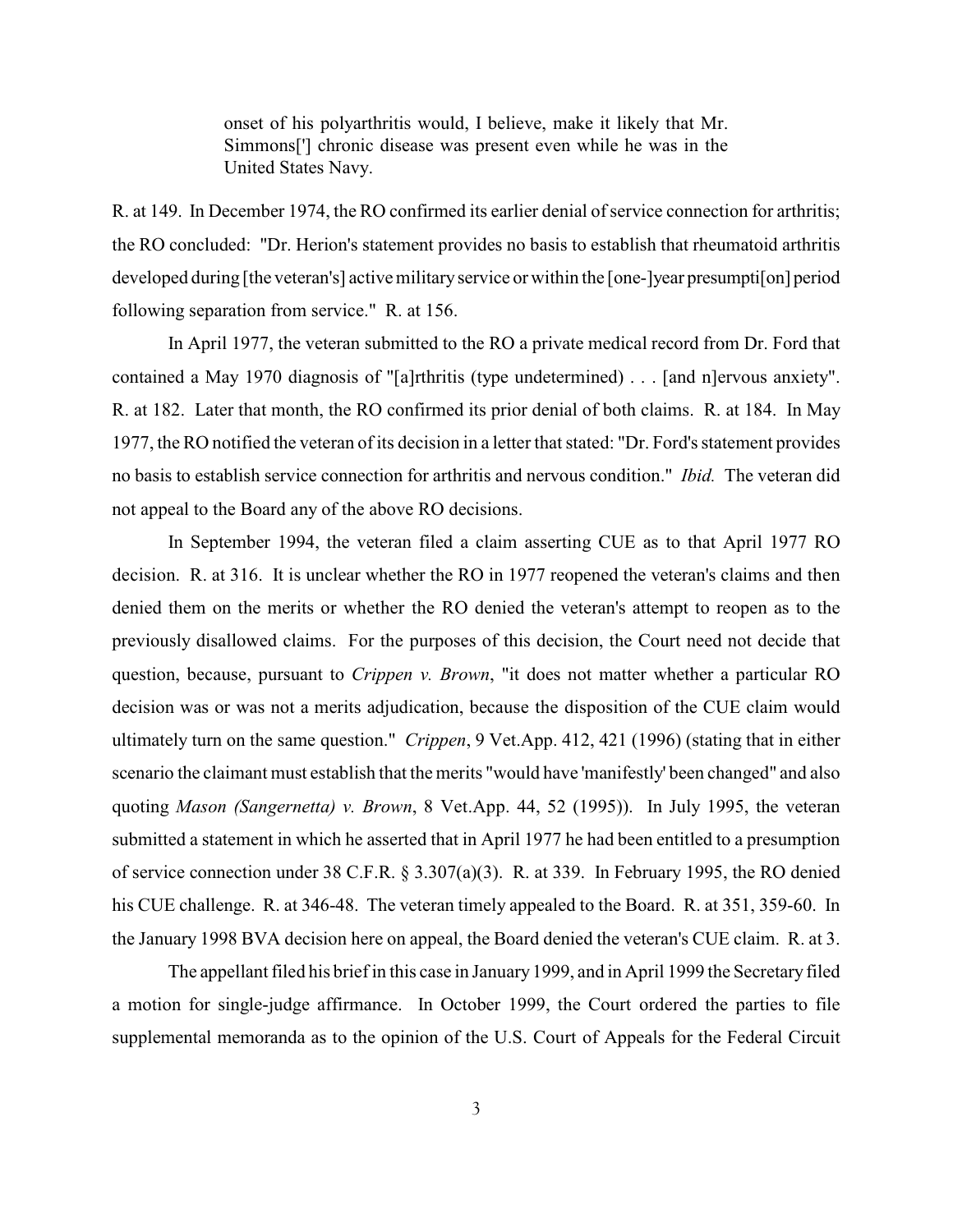(Federal Circuit) in *Hayre v. West*, 188 F.3d 1327 (Fed. Cir. 1999). The appellant filed his supplemental memorandum in November 1999, and the Secretary filed his response to the appellant's supplemental memorandum in February 2000. On August 30, 2000, a panel of the Court issued an opinion in this case affirming the January 1998 Board decision. *Simmons v. West*, 14 Vet.App. 84, 91-92 (2000). The Court entered its judgment on September 21, 2000. On November 13, 2000, the Court recalled its judgment, noting that the enactment of the Veterans Claims Assistance Act of 2000, Pub. L. No. 106-475, 114 Stat. 2096 (Nov. 9, 2000) (VCAA), may affect the disposition of many appeals under its jurisdiction.

On December 5, 2000, the appellant, through counsel, filed a motion to vacate the Court's August 30, 2000, opinion. On December 21, 2000, the Court ordered the parties to file supplemental briefs addressing the effect of the changes in law enacted in the VCAA. *Simmons v. Principi*, 14 Vet.App. 226 (2000) (per curiam order). In January 2001, the Court also ordered that the appellant's motion to vacate the August 30, 2000, opinion be held in abeyance pending receipt of the supplemental briefs. *Simmons v. Principi*, No. 98-354, 2001 WL 122226 (Vet. App. Jan. 31, 2001) (per curiam order). On April 5, 2001, the Secretary filed a response in which he asserted that a remand of the matters on appeal was required pursuant to *Holliday v. Principi*, 14 Vet.App. 280 (2001), in order for the case to be readjudicated in light of the enactment of the VCAA. The Court construed the Secretary's response as a motion for remand. On August 31, 2001, the Court revoked a July 13, 2000, order that had submitted this appeal to a panel for a decision and returned the matter to the single judge for disposition.

On September 10, 2001, in a single-judge order, the Court vacated the Board decision and remanded the matters for readjudication in accordance with the Secretary's unopposed, construed motion. *Simmons v. Principi*, No. 98-354, 2001 WL 1167536, at \*2 (Vet. App. Sept. 10, 2001). On that same date, however, the Secretary (1) filed an opposed motion to withdraw his April 2001 response and the construed motion for remand, (2) moved to file a substitute response that he appended to his motion, and (3) further moved for reinstatement of the Court's September 2000 judgment, based on the Court's opinion in *Livesay v. Principi*, 15 Vet.App. 165 (2001) (en banc) (holding that VCAA does not apply to CUE claim as to prior BVA decision), of the judgment of affirmance.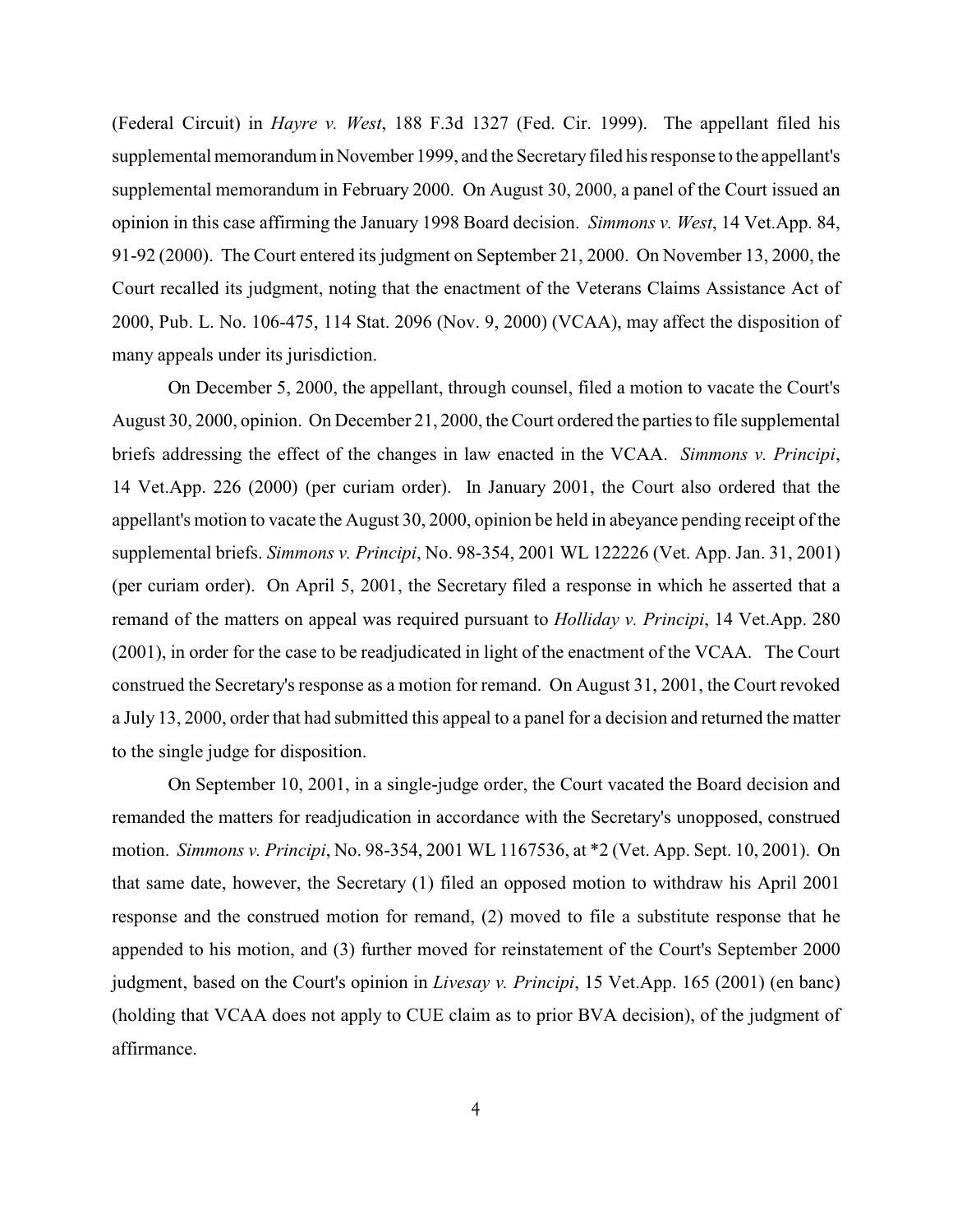On September 17, 2001, the appellant filed, through counsel, a motion for clarification of the Court's August 31, 2001, order. He noted, among other things, that the Court had not ruled on his motion to vacate the panel opinion of August 30, 2000. Motion at 2. He also inquired whether, given the significant changes in the law represented by this Court's opinion in *Livesay, supra,* and opinions of the Federal Circuit in *Roberson v. Principi*, 251 F.3d 1378 (Fed. Cir. 2001), and *Cook v. Principi*, 258 F.3d 1311 (Fed. Cir. 2001) [hereinafter *Cook I*], *opinion withdrawn*, 275 F.3d 1365 (Fed. Cir. 2002) [hereinafter *Cook II*], the parties would be provided an opportunity for supplemental briefing. *Ibid*.

On September 19, 2001, the appellant filed a response in opposition to the Secretary's motion to file a substituted response. He asserted that the holding in *Livesay* is not dispositive of the CUE claim in this case because *Livesay* involved the assertion of CUE as to a Board decision under 38 U.S.C. § 7111, whereas this case involves CUE as to an RO decision, which is governed by 38 U.S.C. § 5109A and 38 C.F.R. § 3.105 (2002). Response (Resp.) at 1-2. Additionally, he noted that the Court's opinion in *Livesay* supports a remand in this case of the issue of the nonfinality of the 1977 RO decision based on grave procedural error. Resp. at 2. *See Hayre v. West*, 188 F.3d 1327, 1333 (Fed. Cir. 1999); *see also Cook I*, *supra*. On October 1, 2001, the Secretary filed a motion for reconsideration of, or, in the alternative, for a panel decision replacing, the September 10, 2001, single-judge order.

In a June 7, 2002, per curiam order, the Court (1) sua sponte withdrew the September 10, 2001, order; (2) submitted the matter to the instant panel; (3) sua sponte withdrew the Court's August 30, 2000, panel opinion; (4) denied the Secretary's motion to withdraw his April 5, 2001, response and to substitute his September 30, 2001, response, but accepted the September 2001 filing as a supplemental response; and (5) ordered the appellant to file a supplemental memorandum addressing the Secretary's September 2001 supplemental response, as well as the effect, if any, of the opinions in *Roberson*, *Hayre*, and *Livesay*, all *supra*, as well as *Disabled American Veterans v. Gober*, 234 F.3d 682, 704 (Fed.Cir. 2001) [hereinafter *DAV v. Gober*], *cert. denied*, 532 U.S. 973 (2001), on this matter. *Simmons v. Principi*, 16 Vet.App. 153, 155 (2002) (per curiam order).

The appellant filed a supplemental memorandum on June 24, 2002. Therein, he argues (1) that under *Livesay*, the VCAA was inapplicable to his case (Supplemental Memorandum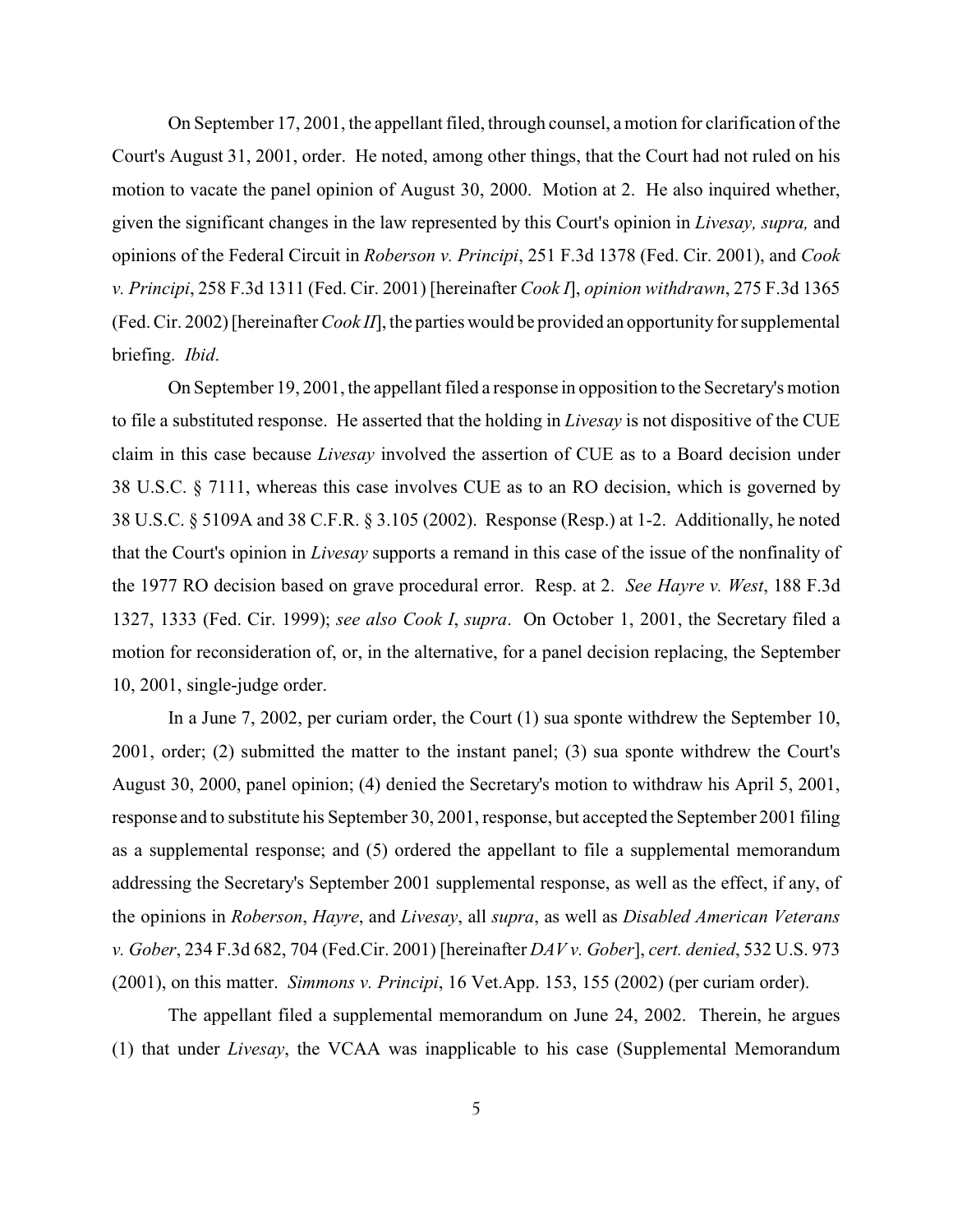(Mem.) at 2) but that "*Livesay* is **applicable** regarding the question of dealing with the 'grave procedural error' allegation made by the [a]ppellant in this matter" (Mem. at 10); (2) that the Federal Circuit's holding in *DAV v. Gober* that a case asserting CUE as to a priorfinal Board decision should be dismissed rather than denied where the appellant's arguments fail to comply with specificpleading requirements for CUE claims, *DAV v. Gober*, 234 F.3d at 699, should be expanded to cases alleging CUE as to a prior final RO decision (Mem. at 2); (3) that *Roberson*, 251 F.3d at 1384, requires the Court to remand his case to the Board with instructions to remand the case to the RO, in order to address whether the April 1977 RO decision complied with the duty to assist (Mem. at 5-6); and (4) that *Hayre* should require a remand in this case, but that "the parties and this Court may be well served if the proceedings in this matter were stayed pending the en banc decision in *Cook*" (Mem. at 10).

The Secretary responded to the appellant's supplemental memorandum on September 23, 2002. Therein, the Secretary requests a stay of proceedings pending the outcome of *Cook II*, *supra* (Response (Resp.) at 1), and argues (1) that *Livesay*, 15 Vet.App. at 176, supports the Secretary's position in this case and does not require a remand for consideration of an asserted "grievous [sic] procedural error" (Resp. at 4); (2) that *Roberson*, *supra*, should be narrowly construed and does not dictate a remand in this case (Resp. at 5-7); and (3) that the Court should affirm the instant Board decision, because "[a] denial or termination under such conditions would not be a merits determination, and would not preclude a later CUE attack on the same RO decision" (Resp. at 8). The appellant filed on October 3, 2002, his reply to the Secretary's response. He reiterates the arguments from his supplemental memorandum, and notes that he did not object to a stay of proceedings pending the outcome of *Cook II*, *supra*. Reply at 1-7. On November 13, 2002, this matter was stayed pending the outcome of *Cook II*, *supra*.

On December 20, 2002, the Federal Circuit issued its opinion in *Cook v. Principi*, 318 F.3d 1334 (Fed. Cir. 2002) [hereinafter *Cook III*]. On January 10, 2003, the appellant filed a motion to stay proceedings pending a decision by the U.S. Supreme Court on a petition for a writ of certiorari, which his counsel, who was also counsel in *Cook*, contemplated filing in *Cook III*, *supra*. On February 11, 2003, the Court dissolved the November 13, 2002, stay of proceedings and denied the appellant's December 20, 2002, motion to stay proceedings any further.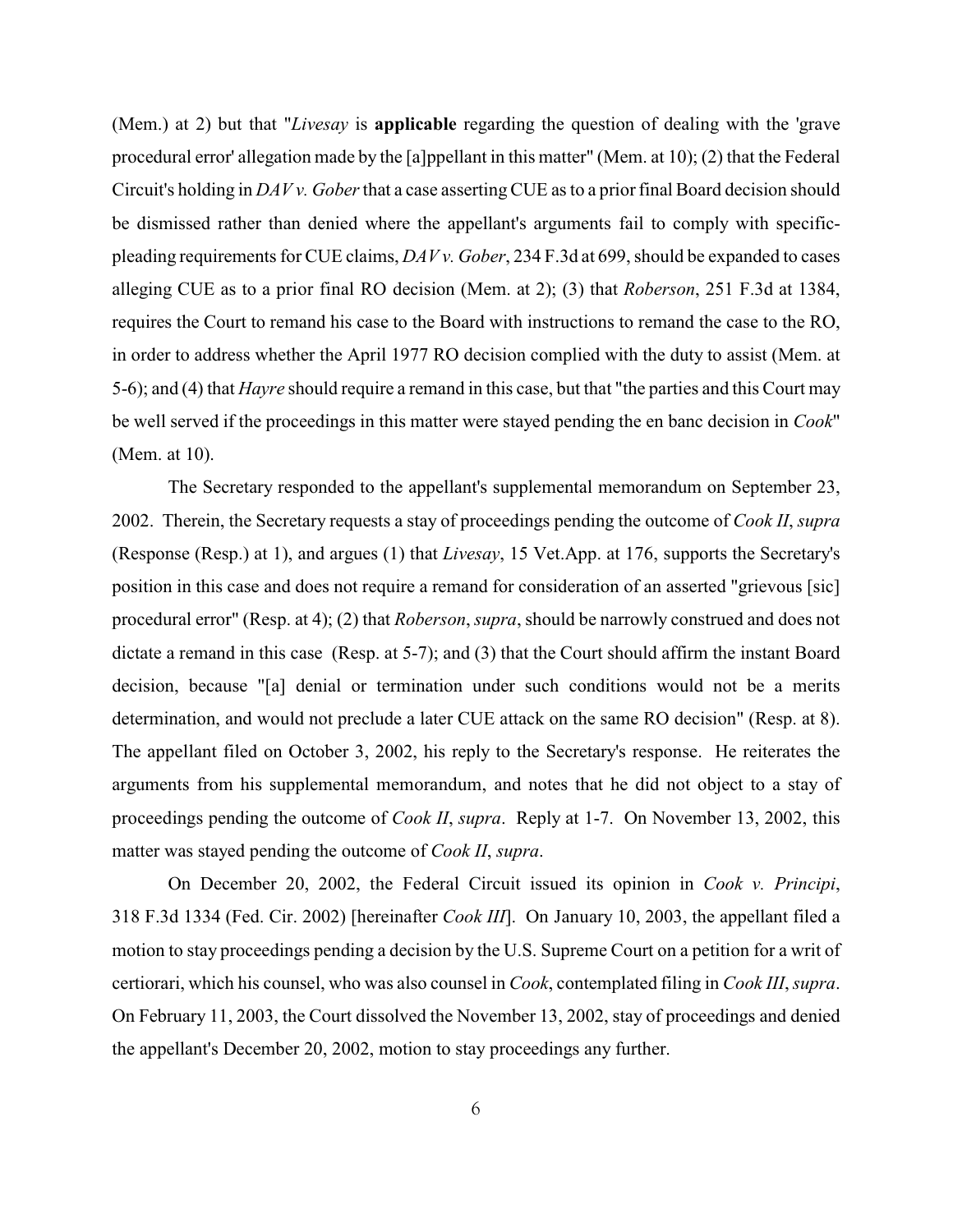### **II. Analysis**

# *A. VCAA*

In *Livesay*, this Court held that the VCAA was inapplicable to a CUE claim as to a prior final *Board* decision. *Livesay*, 15 Vet.App. at 178. Also, in *Parker v. Principi*, we held, in a case involving a CUE claim as to a prior final *RO* decision, that the Secretary's VCAA remand motion "has no merit following this Court's decision in *Livesay*." *Parker*, 15 Vet.App. 407, 412 (2002); *see also Juarez v. Principi*, 16 Vet.App. 518, 521 (2002) (per curiam order) (citing *Parker* as "holding VCAA inapplicable to claim that RO decision contained CUE"). Hence, the Court will not further discuss this issue.

#### *B. Grave-Procedural-Error Claim*

The appellant, in his supplemental memorandum, relies on *Hayre* and *Livesay*, both *supra*, to support his contention that this matter should be remanded on the basis that a "grave procedural error" was committed during the adjudication of his claim. Mem. at 10. The Federal Circuit recently held in *Cook III* that the finality of a VA decision could not be vitiated by a "grave procedural error" on the part of VA. *Cook* 318 F.3d at 1341 (overruling holding of *Hayre, supra,* that finality of RO decision was vitiated when VA committed "grave procedural error" by failing to obtain service medical records requested several times by appellant). In *Cook III*, the asserted "grave procedural error" was an RO's failure to provide the veteran with a proper medical examination. *Ibid*. Similarly, in the instant case, the appellant has argued that "VA's failure to obtain a comprehensive medical evaluation to determine whether the 10% threshold under 38 C.F.R. § 3.30[7](a) [(1976)] had been met constituted a breach of its duty to assist" and that "[u]nder *Hayre*[, *supra*], the appellant's 1977 claim to entitlement to service[-]connected arthritis should be considered unadjudicated or nonfinal." Nov. 1999 Mem. at 2. Because a nearly identical argument was rejected by the Federal Circuit in *Cook III*, the Court holds in this case that the appellant's assertion that he was not provided a "comprehensive medical evaluation" cannot, as a matter of law, serve to vitiate the finality of the April 1977 BVA decision. *Cook III*, *supra.*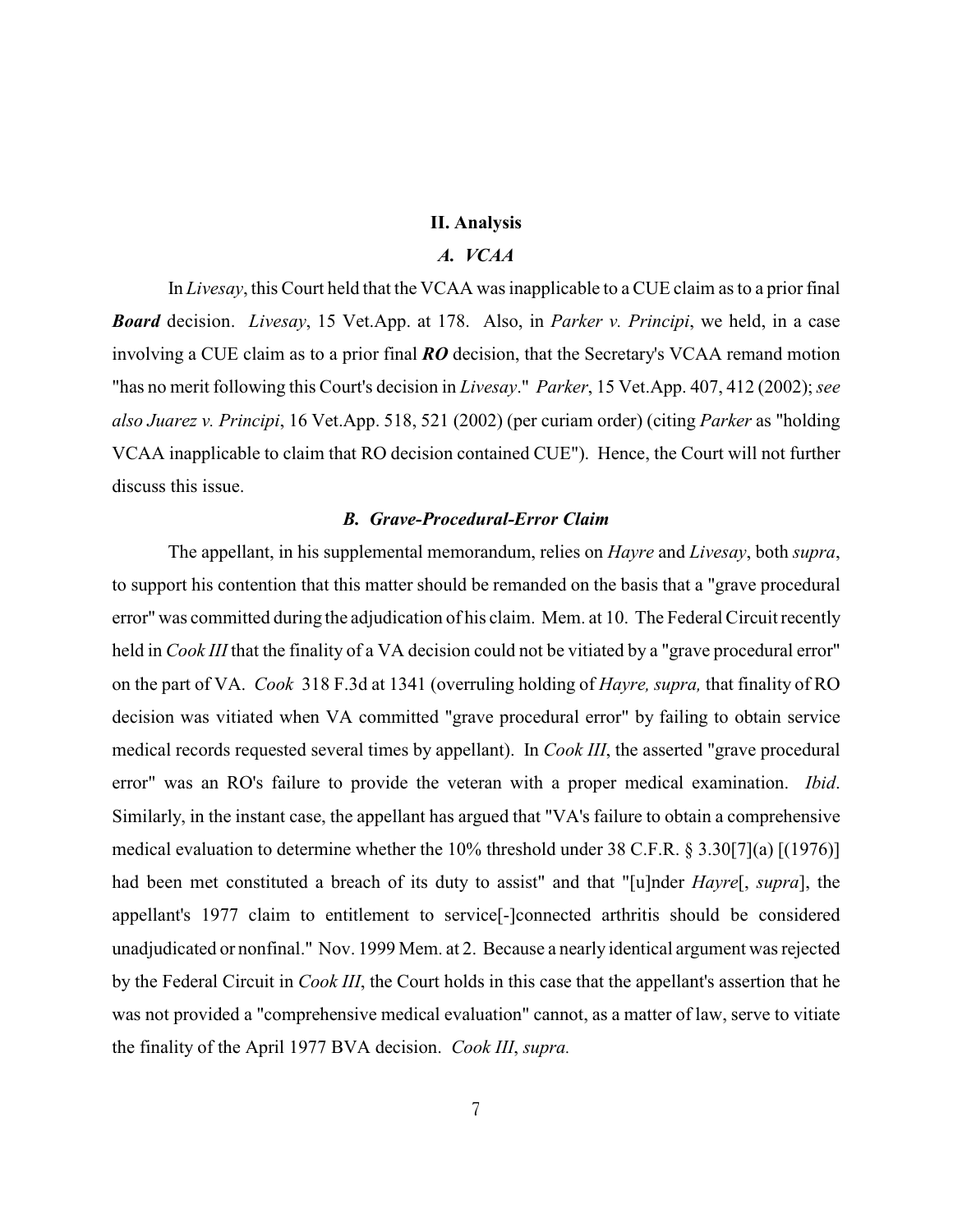#### *C.* **Roberson** *Development*

The appellant argues the following as to *Roberson*, *supra*:

The [a]ppellant would assert that the Federal Circuit's decision in *Roberson* **requires** that this matter be remanded to the Board with instructions to remand to the [RO] for **readjudication** of the [a]ppellant's claim of VARO CUE in light of the Federal Circuit's decision regarding the standard to be utilized in the review of claims  $of CUE. \ldots$ 

In the instant matter, the Board should be instructed by the Court to instruct the [RO] to determine whether the April 1977 [RO d]ecision **fully developed** the [a]ppellant's claims for service connection for arthritis and a nervous condition **before** deciding it on the merits. Specifically, whether the [RO] had **fully developed** whether there were symptoms or manifestations of a chronic condition of rheumatoid arthritis during the presumpti[on] period provided in 38 C.F.R. § 3.307(a)(3).

Mem. at 5-6 (emphasis in original).

In *Roberson*, the Federal Circuit held that if a veteran submits evidence of a medical disability for which he is then awarded service connection, makes a claim for the highest rating possible, and submits evidence of unemployability, as had the veteran in that case, then VA must consider a rating of total disability based upon individual unemployability (TDIU), even if not specifically requested by the veteran. *Roberson*, 251 F.3d at 1382-85. The Federal Circuit stated:

> In *Hodge v. West*, 155 F.3d 1356 (Fed. Cir. 1998), we . . . determined that Congress has mandated that . . . VA is "to fully and sympathetically develop the veteran's claim to its optimum before deciding it on the merits." We see no basis for applying a different standard to a CUE claim, and we hold that . . . []VA is thus required to consider a CUE claim using the standard of *Hodge*.

## *Roberson*, 251 F.3d at 1384.

The appellant's *Roberson* arguments appear to rely on the Federal Circuit's statement that the "standard of *Hodge*" should apply to CUE claims. However, in *Lane v. Principi*, this Court explained the limited application of *Roberson*, which "involved a situation where the Federal Circuit applied the *Hodge* standard in addressing the CUE determination that was before it in order to find and require development of a non-CUE claim that was still open and pending before VA." *Lane*,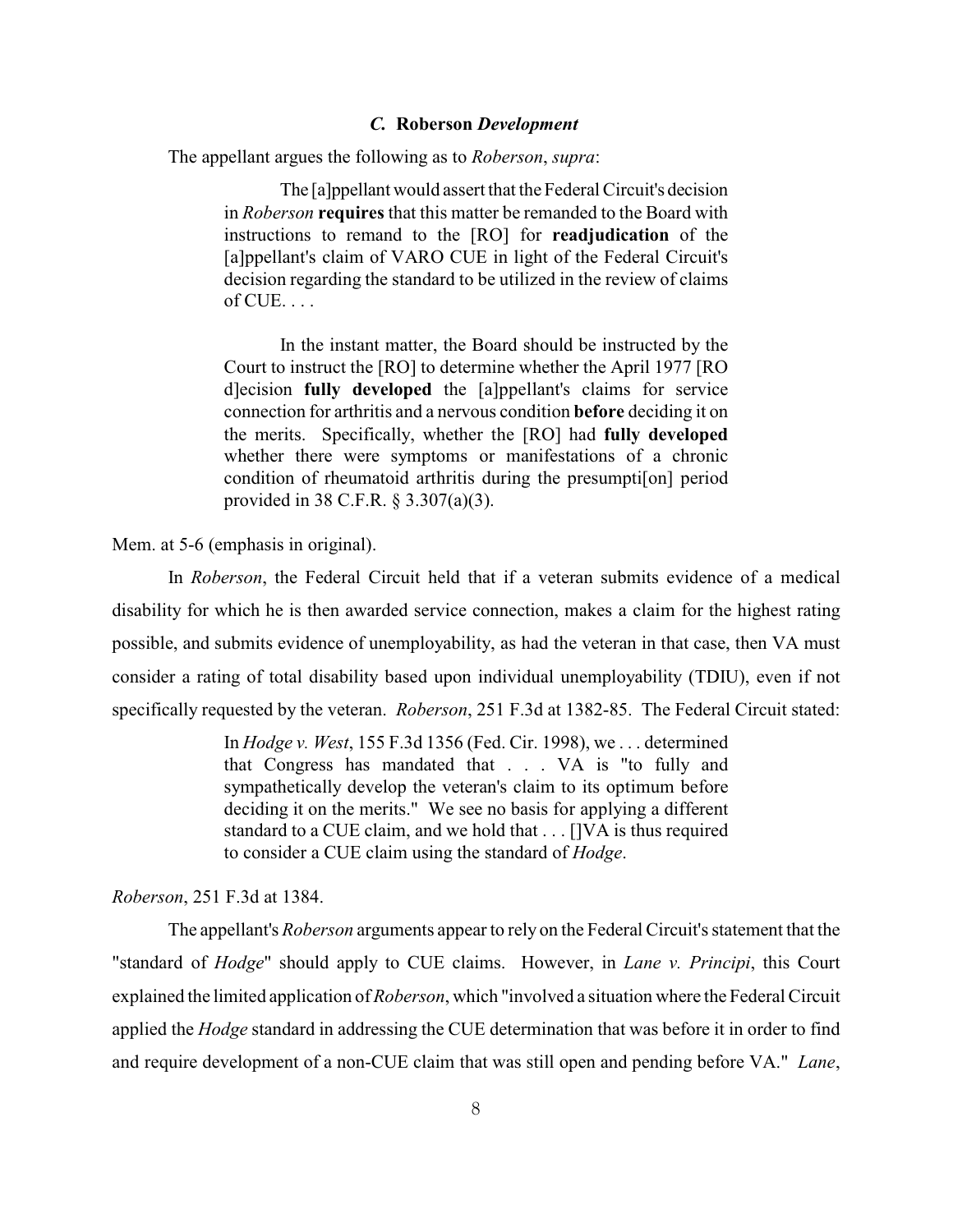16 Vet.App. 78, 86-87 (2002). The Court went on to hold that "because . . . the appellant has not raised any argument as to a pending non-CUE claim, any *Hodge* standard of development is inapplicable." *Id*. at 87. Furthermore, the Federal Circuit, in *Cook III*, stated that "[i]n *Roberson*, a critical issue was whether, in addressing Roberson's claim that there was CUE as to the 1984 rating decision, . . . VA and the [Court of Appeals for Veterans Claims] had erred by failing to recognize that in his original claim, Roberson has sought [TDIU]." *Cook III*, 318 F.3d at 1347.

In the instant case, the appellant has neither raised nor asserted that he had sought TDIU at the time of his original April 1977RO decision. Furthermore, there are no pending non-CUE claims related to that RO decision; the only arguments raised by the appellant in that respect, i.e., assertions that his claim is nonfinal due to a "grave procedural error", were rejected in part II.B., above. Therefore, as we held in *Lane*, "any *Hodge* standard of development" and *Roberson* are inapplicable to this case. *Lane, supra*.

#### *D. CUE Claim*

#### *1. Relevant Law*

An RO decision that has become final, as had the April 1977 RO decision, generally may not be reversed or amended in the absence of CUE. *See* 38 U.S.C. § 5109A (codifying into law VA regulation 38 C.F.R. § 3.105(a)); 38 C.F.R. § 3.105(a) (1997);*see also* 38 U.S.C. §§ 5108, 7105(c); *cf.* 38 U.S.C. § 5110(i) (2002) (providing that when previously disallowed claim is reopened and allowed on basis of new and material evidence in form of service department records, effective date is date such disallowed claim was filed).

VA regulatory § 3.105(a) provides:

Where evidence establishes [CUE], the prior decision will be reversed or amended. For the purpose of authorizing benefits, the rating or other adjudicative decision which constitutes a reversal of a prior decision on the grounds of [CUE] has the same effect as if the corrected decision had been made on the date of the reversed decision.

38 C.F.R. § 3.105(a) (2002). The CUE claim presented here is a collateral attack on a final RO decision. *See Crippen*, 9 Vet.App. at 418; *see also Fugo v. Brown*, 6 Vet.App. 40, 44 (1993).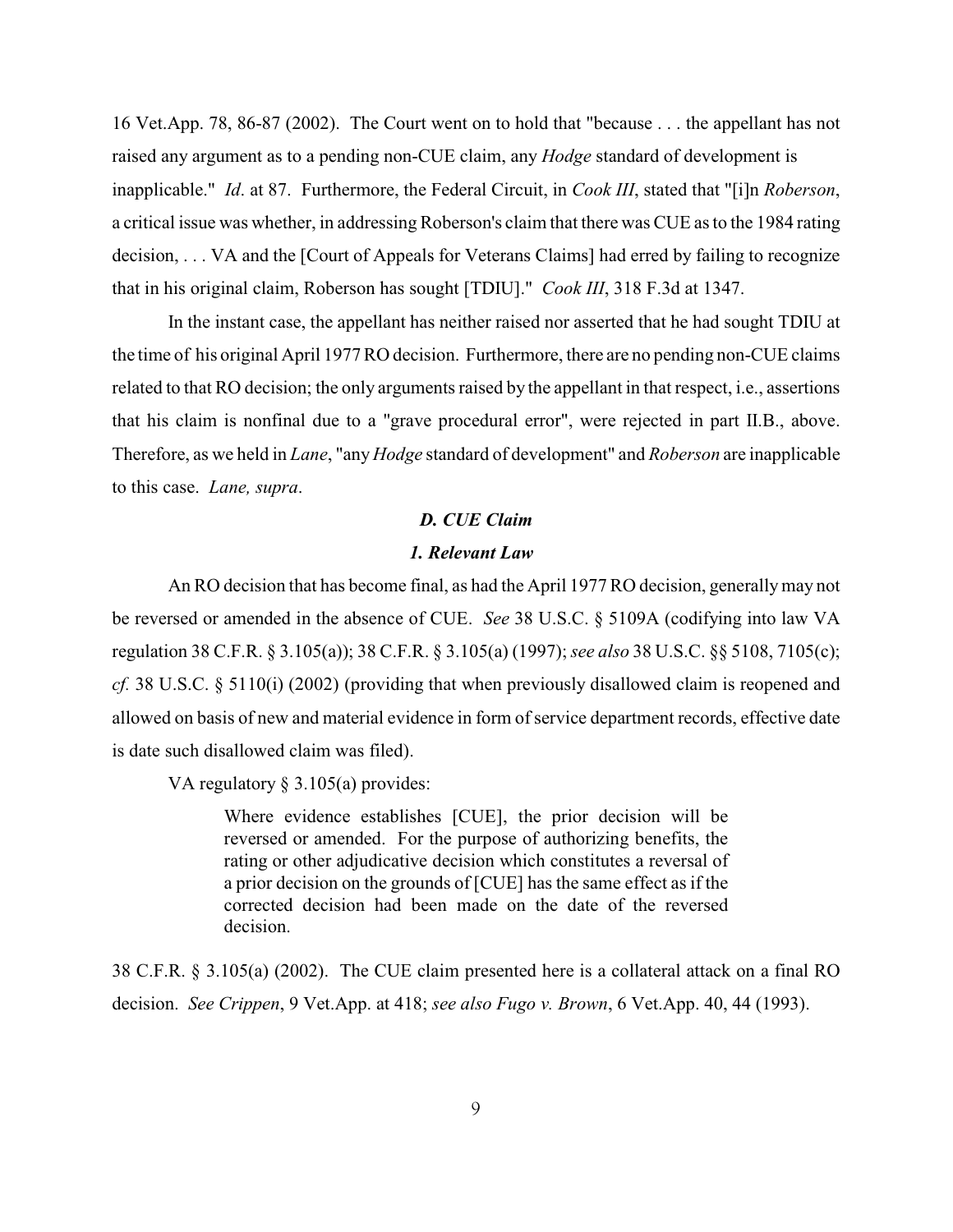In *Russell v. Principi*, the Court defined CUE as follows:

Either the correct facts, as they were known at the time, were not before the adjudicator or the statutory or regulatory provisions extant at the time were incorrectly applied. . . . [CUE is] the sort of error which, had it not been made, would have manifestly changed the outcome . . . [, an error that is] undebatable, so that it can be said that reasonable minds could only conclude that the original decision was fatally flawed at the time it was made.

*Russell*, 3 Vet.App. 310, 313-14 (1992) (en banc); *see also Bustos v. West*, 179 F.3d 1378, 1380 (Fed. Cir. 1999) (expressly adopting the "manifestly changed the outcome" language in *Russell*, *supra*), *cert. denied*, 528 U.S. 967 (1999). "A determination that there was a '[CUE]' must be based on the record and the law that existed at the time of the prior . . . decision." *Id.* at 314. "In order for there to be a valid claim of [CUE], . . . [t]he claimant, in short, must assert more than a disagreement as to how the facts were weighed or evaluated." *Id*. at 313; *see also Damrel v. Brown*, 6 Vet.App. 242 (1994). Moreover, a CUE motion must identify the alleged error(s) with "some degree of specificity." *Crippen*, 9 Vet.App. at 420; *Fugo*, 6 Vet.App. at 44 ("to raise CUE there must be some degree of specificity as to what the alleged error is and . . . persuasive reasons must be given as to why the result would have been *manifestly* different"). On appeal of a BVA determination that there was no CUE as to a prior final RO decision, the Court's review is limited to determining whether the Board's conclusion is "arbitrary, capricious, an abuse of discretion, or otherwise not in accordance with law", 38 U.S.C.  $\S$  7261(a)(3)(A), and whether it is supported by an adequate statement of "reasons or bases", 38 U.S.C. § 7104(d)(1). *See Beyrle v. Brown*, 9 Vet.App. 24 (1996); *see also Dobbin v. Principi*, 15 Vet.App. 323, 326 (2001); *Eddy v. Brown*, 9 Vet.App. 52, 57 (1996); *Damrel*, 6 Vet.App. at 246; *Russell*, 3 Vet.App. at 315.

## *2. Preclusive Effect of Board Denial*

In *DAV v. Gober*, *supra*, the Federal Circuit addressed a VA regulation, 38 C.F.R. § 20.1404(b) (2000), that provided as follows regarding a CUE claim collaterally attacking a prior final decision of the Board:

> (b) *Specific allegations required*. The motion must set forth clearly and specifically the alleged clear and unmistakable error, or errors, of fact or law in the Board decision, the legal or factual basis for such allegations, and why the result would have been manifestly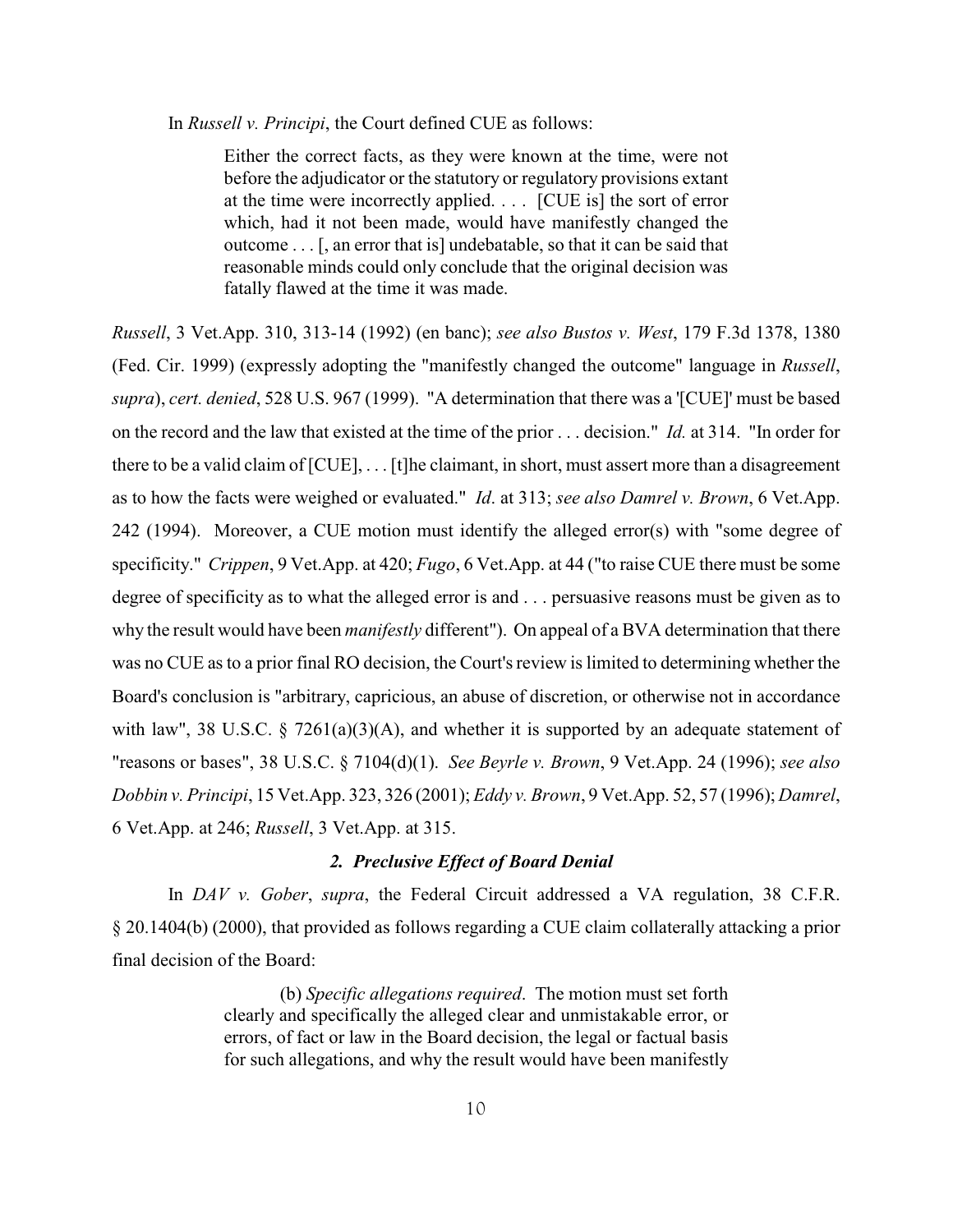different but for the alleged error. Non-specific allegations of failure to follow regulations or failure to give due process, or any other general, non-specific allegations of error, are insufficient to satisfy the requirement of the previous sentence. Motions which fail to comply with the requirements set forth in this paragraph *shall be denied.*

38 C.F.R. § 20.1404(b) (2000) (emphasis added). The Federal Circuit noted that the denial of a CUE claim under § 20.1404(b) (2000) would be a "final decision" under this Court's opinion in *Russell*, 3 Vet.App. at 315. *DAV v. Gober*, 234 F.3d at 698. The Federal Circuit further noted that, pursuant to 38 C.F.R. § 20.1409(c) (2000), once there is a final decision on a CUE claim on a particular issue, the prior Board decision being collaterally attacked "'on that issue is no longer subject to revision on the grounds of [CUE]'", and "'[s]ubsequent motions relating to that prior Board decision on that issue shall be dismissed with prejudice.'" *DAV v. Gober*, 234 F.3d at 698 (quoting 38 C.F.R. § 20.1409(c) (2000)). The Federal Circuit then read § 20.1404(b) and § 20.1404(c) together and concluded:

> [These paragraphs] operate together to insulate from CUE review any issue in a prior Board decision that was the subject of a CUE motion that was found to be defective for any of the reasons set forth in  $\lceil \S \rceil$ 20.]1404(b). Consequently, the Board decision on the issue the claimant attempted to challenge in the defective CUE motion is not subject to revision due to CUE. *See* 38 C.F.R. § 20.1409(c)[(2000)].

*DAV v. Gober*, 234 F.3d at 698. After noting the 38 U.S.C. § 7111(e) requirement that CUE claims be adjudicated "on the merits", the Federal Circuit concluded:

> [Regulatory § 20.]1404(b)'s requirement that a claimant specify the basis for his CUE claim is reasonable. . . . VA is correct that Congress directed the Board to promulgate rules to require CUE claims to be plead with specificity in order to "make consideration of appeals raising [CUE] less burdensome." H.R. [REP.] No. 105-52, at 3. At the same time, however, as just explained, the effect of the last sentence of  $\S$  20.]1404(b), in conjunction with  $\S$  20.]1409(c), is to shield from CUE review any issue that is the subject of a CUE motion that is "denied" because the motion does not comply with the pleading requirements of  $\lceil \frac{8}{20} \rceil$  20.] 1404(b). As a result, the Board may never decide a particular CUE claim "on the merits," as required by 38 U.S.C. § 7111(e), not because the claimant failed to establish, substantively, his CUE claim, but, rather, because of pleading defects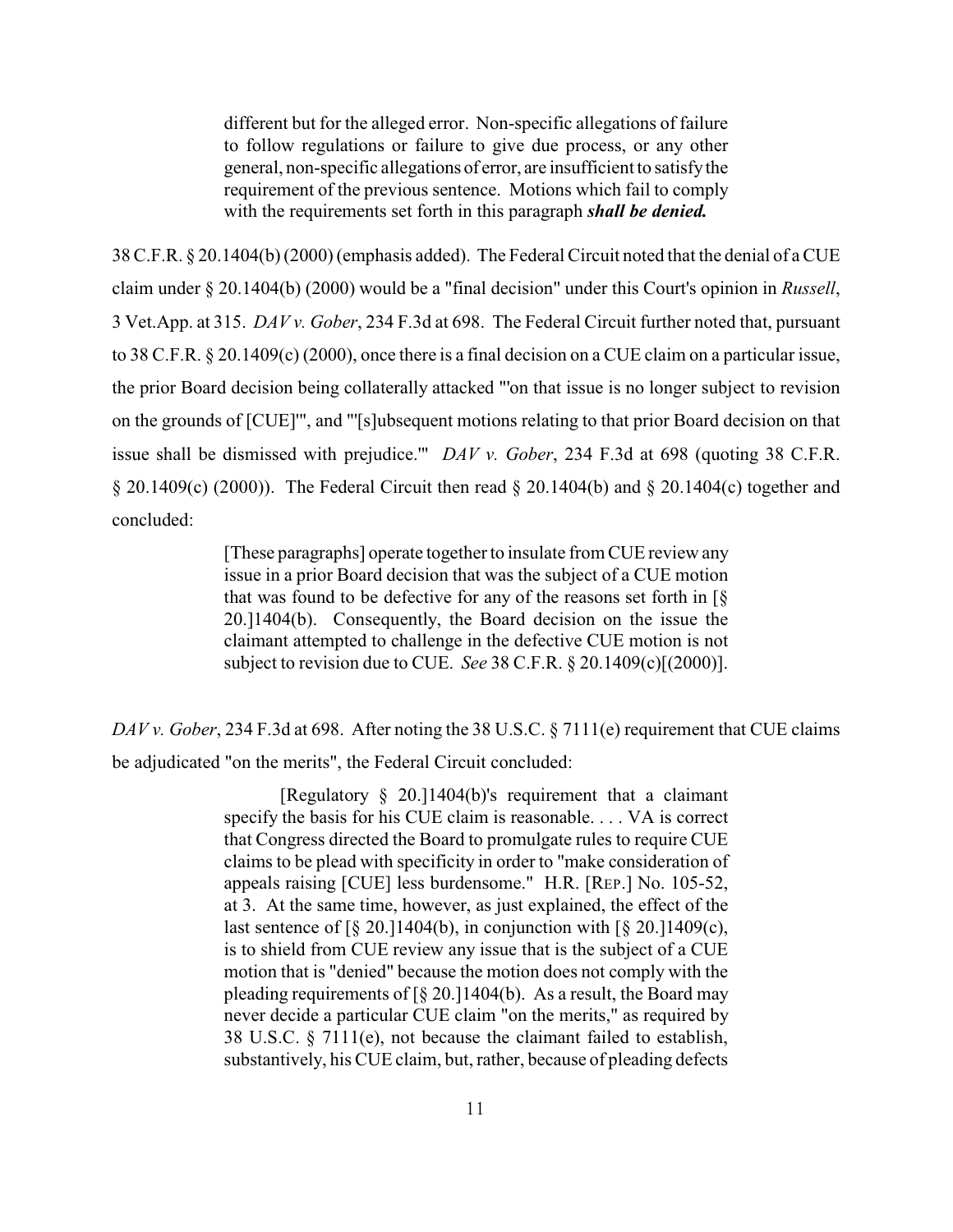in the motion in which the claim is first advanced. For this reason, we believe that  $\lceil \S 20.11404(b) \rceil$ , in the manner it operates in tandem with  $\lceil \S$  20.11409(c), is contrary to the requirement of 38 U.S.C. § 7111(e) that the Board decide a CUE claim on the merits. We therefore hold, as it operates with  $\lceil \frac{6}{5} \rceil 20.11409(c)$ ,  $\lceil \frac{6}{5} \rceil 20.11404(b)$  is invalid.

*DAV v. Gober*, 234 F.3d at 699. Subsequent to the Federal Circuit's opinion in *DAV v. Gober*, the Secretary amended § 20.1404(b) in 66 Fed. Reg. 35,903 (July 10, 2001). The last sentence of § 20.1404(b) now reads: "Motions which fail to comply with the requirements set forth in this paragraph shall be dismissed without prejudice to refiling under this subpart." 38 C.F.R. § 20.1404(b) (2002).

In the instant case, the appellant brought a claim of CUE as to the April 1977 RO decision. R. at 9. The Board, in its January 1998 decision under review, discussed the *Fugo* specific-pleading requirements for CUE claims and concluded that "the appellant's claim of CUE . . . must be denied as legally insufficient." R. at 10. In *Fugo*, this Court determined that the appellant had "not reasonably raised . . . CUE" because he had "fall[en] far short of alleging the kind of error that could be considered CUE" by failing to give "some degree of specificity as to what the alleged error is and . . . persuasive reasons . . . as to why the result would have been *manifestly* different but for the alleged error." *Fugo*, 6 Vet.App. at 43-44.

Here, the appellant's claim of CUE as to a prior final RO decision was *denied* by the Board, rather than simply not adjudicated, as in *Fugo*. R. at 12. Furthermore, this denial appears to have been based on the "legal insufficien[cy]" of the appellant's claim. R. at 10. Pursuant to 38 U.S.C. § 5109A(e), a request for revision of an RO decision on the basis of CUE "shall be submitted to the Secretary and *shall be decided in the same manner as any other claim*." 38 U.S.C. § 5109A(e) (emphasis added). Although section 5109A does not contain a statutory provision pertaining to review of CUE claims as to a prior final *RO decision* that is directly analogous to 38 U.S.C. § 7111(e)'s requirement that the Board decide a CUE claim "on the merits", it would be incongruous to conclude that Congress intended to require one class of CUE claims to receive scrutiny "on the merits", but was content to allow another class of CUE claims, such as the appellant's, to be preclusively denied merely because it failed to meet pleading specifications. *Cf. Juarez*, 16 Vet.App.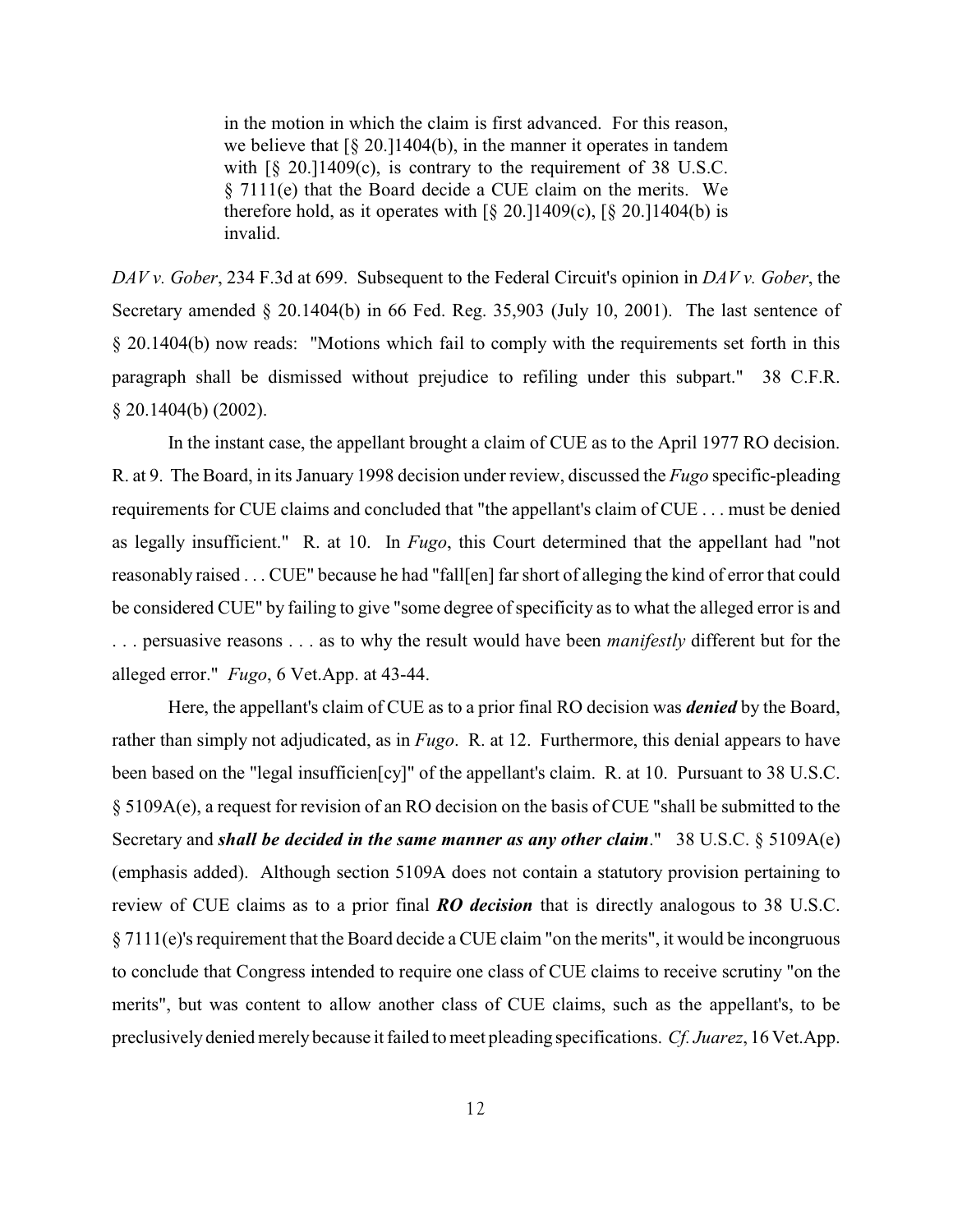at 520-21 (characterizing *Parker*, *supra*, as holding "VCAA inapplicable to claim that RO decision contained CUE"). Moreover, the Court notes that claims for benefits are not subject to preclusive *denial* by the Board for pleading insufficiencies. *See* 38 U.S.C. §§ 5102(b) (providing that, in event of incomplete application, VAshall "notifythe claimant . . . of the information necessary to complete the application"), 7105(d)(5) ("[t]he Board . . . may *dismiss* any appeal which fails to allege specific error of fact or law in the determination being appealed" (emphasis added)); *see also* 38 U.S.C. §§ 5108 (providing that previously and finally disallowed claims may be reopened upon presentation of new and material evidence), 7266(a) (providing for filing Notice of Appeal (NOA) to this Court to appeal "final" Board decisions). Additionally, we note that, in the VCAA, Congress eliminated the well-grounded-claim provision from section 5107(a). *See Holliday*, 14 Vet.App. at 284-85. Although this provision was technically a substantive, rather than a pleading, requirement, *see Caluza v. Brown*, 7 Vet.App. 498, 506 (1995), denial for failure to submit a well-grounded claim could be viewed as being akin to denial for a pleading insufficiency. *See Nolen v. Gober*, 222 F.3d 1356, 1360 (Fed. Cir. 2000) (noting that "the well[-]grounded claim requirement serves a 'gatekeeping' function in the claims process – if the veteran presents a well[-]grounded claim to the RO, that triggers the DVA's statutory duty to assist the veteran in perfecting the claim"). Hence, it is relevant for our purposes here to note that to the extent that this requirement could be construed as a pleading requirement, not only did Congress in the VCAA repeal the well-grounded-claim provision, but it also statutorily vitiated for a set period of time before the enactment of the VCAA the res judicata effect of final denials for lack of well groundedness under pre-VCAA section 5107(a). VCAA § 7(b)(1), (2); *see Holliday*, 14 Vet.App. at 285.

In reviewing BVA decisions on CUE claims, under 38 U.S.C. § 7252(a) this Court has "the power to affirm, modify, or reverse a decision of the Board, or to remand the matter." This Court does not, however, *affirm the denial* of a claim where the appellant has failed to comply with the pleading requirements of the Court; the remedy in such cases is a dismissal. *See* U.S. VET. APP. R. 31(b) ("If an appellant fails to file a brief within the time provided by this rule, . . . the Court, on its own initiative or on motion by the Secretary, may take appropriate action, to include *dismissal* of the appeal."). (Such dismissals are without prejudice, but the practical effect of such a dismissal may preclude the refiling of an appeal. *See* 38 U.S.C. § 7266(a) (providing that NOA must be filed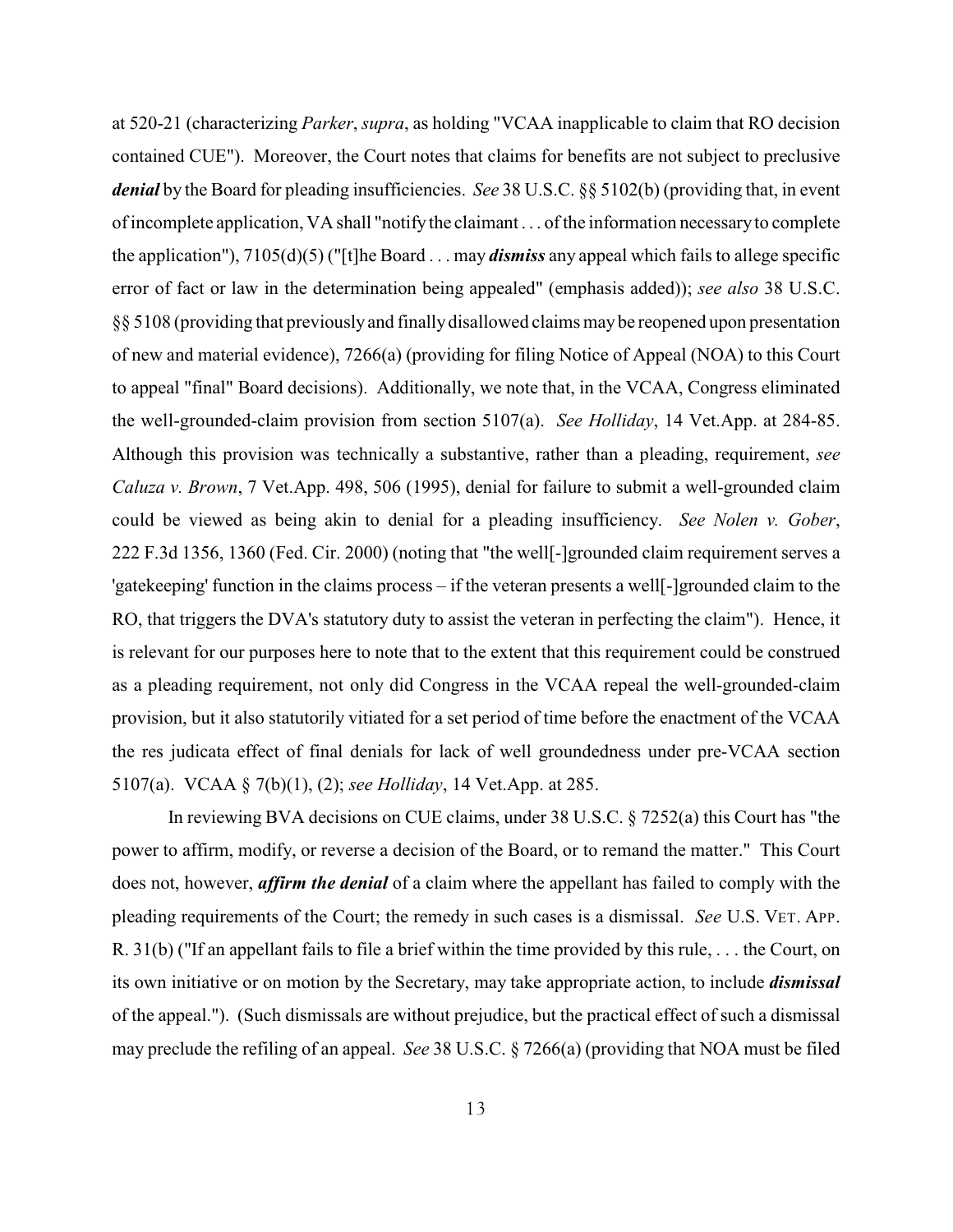within 120 days after the date on which notice of the appealed Board decision is mailed).) Therefore, we conclude that section 5109A(e)'s statement that such cases "shall be decided in the same manner as any other claim" is the functional equivalent of section  $7111(e)$ 's requirement that the Board must decide CUE claims "on the merits".

As stated above, the Federal Circuit, in *DAV v. Gober*, 234 F.3d at 699, held that a CUE claim as to a prior final Board decision could not be *denied* for failure to meet pleading requirements, and, indeed, the Secretary in current § 20.1404(b) has addressed this concern in the context of CUE claims as to a prior final *Board* decision. In the instant case, however, it appears that the appellant's CUE claims as to a prior final *RO* decision may have been *denied* for its failure to meet the pleading requirements as set out in *Fugo*, *supra*. *See* part II.D.3., below. Although nothing in *DAV v. Gober* calls into question *Fugo*'s specific-pleading requirements for CUE claims, the Federal Circuit's opinion does make clear that CUE assertions that fail to satisfy pleading requirements must be *dismissed without prejudice* to refiling, and may not be denied. *DAV v. Gober*, *supra*. Given the functional equivalence of section 5109A(e) to section 7111(e) in terms of mandating a decision on the merits of a CUE claim, whether asserted as to RO decisions or Board decisions, allowing a CUE claim as to a prior final RO decision to be denied rather than dismissed without prejudice would run counter to the holding of *DAV v. Gober*, *supra*. Indeed, such a result would produce the "absurd result" of treating disparately those claimants collaterally attackingRO decisions and those claimants collaterally attackingBVA decisions. *See United States v. X-Citement Video, Inc.*, 513 U.S. 64, 68-69 (1994); *Green v. Bock Laundry Mach. Co.*, 490 U.S. 504, 509 (1989); *United States v. Am. Trucking Ass'ns, Inc*., 310 U.S. 534, 543 (1940); *Allen (William) v. Principi*, 237 F.3d 1368, 1375-76 (Fed. Cir. 2001); *Timex V.I., Inc. v. United States*, 157 F.3d 879, 886 (Fed. Cir. 1998); *Thayer v. Principi*, 15 Vet.App. 204, 210 (2001); *Holliday v. Principi*, 14 Vet.App. 280, 285 (2001) (citing precedent regarding need to avoid absurd result when interpreting statute); *Cottle v. Principi*, 14 Vet.App. 329, 334 (2001); *Faust v. West*, 13 Vet.App. 342, 350 (2000); *Trilles v. West*, 13 Vet.App. 314, 324 (2000) (en banc); *Davenport v. Brown*, 7 Vet.App. 476, 483-84 (1995); *Gardner v. Derwinski*, 1 Vet.App. 584, 587 (1991). In order to avoid such absurd results, we thus hold that, to the extent that *Fugo* or any other case of this Court can be read to hold that it is permissible to deny, rather than dismiss without prejudice, a CUE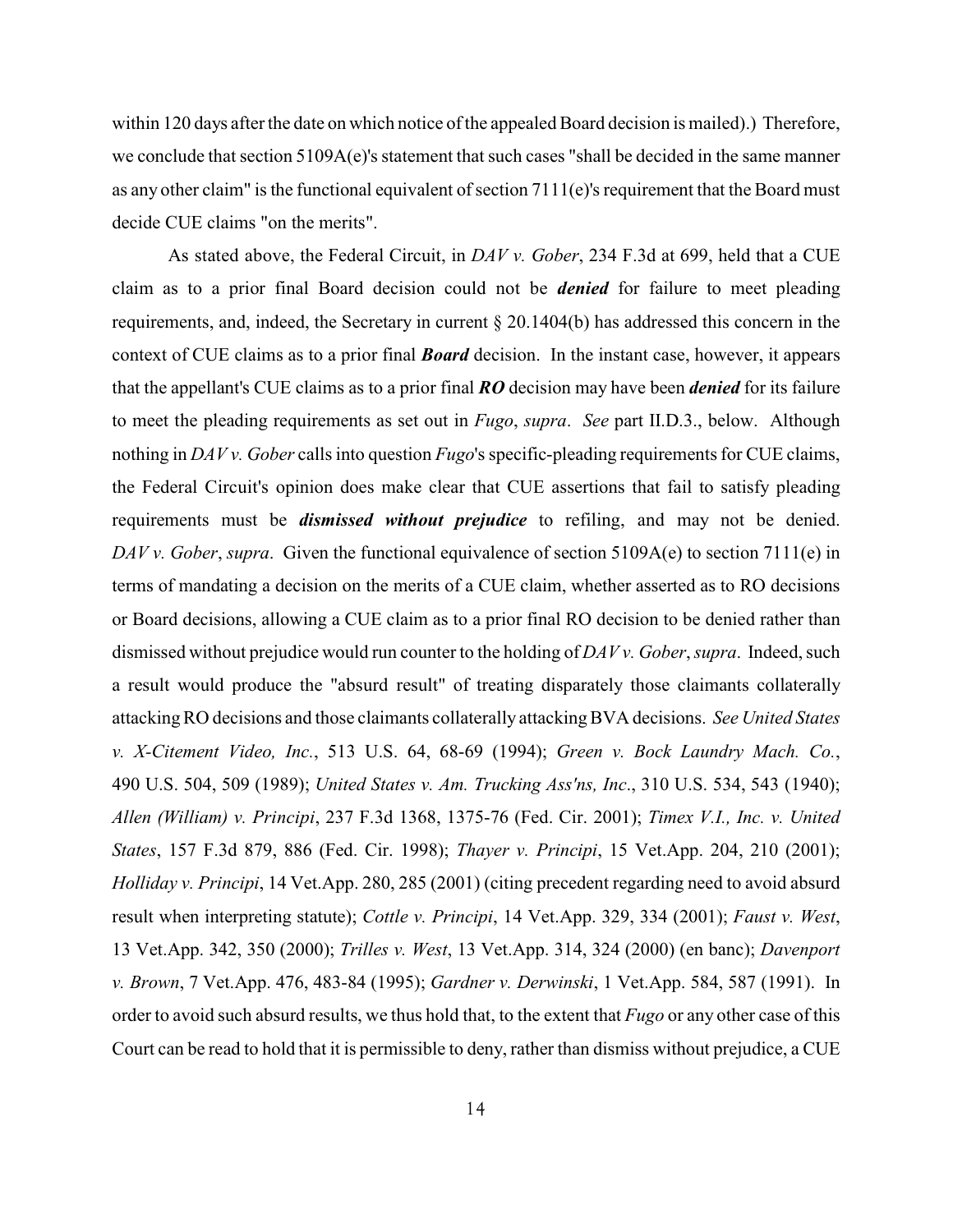claim as to a prior final RO decision because an appellant failed to meet pleading specifications, such opinions have been overruled by *DAV v. Gober*, *supra*. Following *DAV v. Gober*, the proper remedy for the Board, when confronted with an inadequately plead CUE claim, whether that claim collaterally attacks a Board decision, *see* 38 C.F.R. 20.1404(b) (2002), or an RO decision, *see* 38 C.F.R. § 3.105(a), is to dismiss that challenge without prejudice.

Accordingly, to the extent that the Board decision on appeal denied the claim preclusively basedon pleading insufficiencies, that denial must be set aside as contrary to section 5109A(e) and *DAV v. Gober*, *supra*. This brings us to the language of the January 1998 BVA decision on appeal.

## *3. Reasons or Bases*

It is a well-established principle that a Board decision must be written with "reasonable clarity". *Gilbert v. Derwinski*, 1 Vet.App. 49, 57 (1990). As noted above, the Board in this case denied the appellant's CUE motion on the grounds that it was "legally insufficient". R. at 10. However, it is not clear whether the Board's denial was based on a pleading insufficiency under *Fugo*, *supra*, or whether the Board attempted, rather inexactly, to address the merits of the appellant's CUE motion. Indeed, the Board decision in this case is, as we described the Board decision in *Luallen v. Brown*, which also addressed an allegation of CUE from a prior final RO decision, "a model of imprecision." *Luallen*, 8 Vet.App. 92, 95 (1995). In *Luallen*, the Court determined that the "imprecision" of the Board decision was "oflittle significance", because the Court there affirmed the Board decision. *Ibid.* In light of the above discussion, however, we cannot reach the same conclusion here. Indeed, the "imprecision" of the Board decision on appeal could lead to two divergent results, i.e., dismissal without prejudice (if the basis of the decision was a pleading insufficiency) or denial (if the basis of the decision was the merits of the CUE allegation), depending upon the interpretation given to that "imprecision".

It would be pure speculation for us to conclude that the Board did not deny the appellant's claim on the basis of a pleading insufficiency. Rather, because the Board may well have preclusively denied the claim on the basis of a pleading insufficiency, we must vacate the Board decision and remand the matter for compliance with section 5109A(e) and *DAV v. Gober*, *supra*. To do otherwise would be unjust to the appellant because it would place him in what might be construed as a res judicata position because of an ambiguity in the Board's decision. As we explained in *Gilbert*: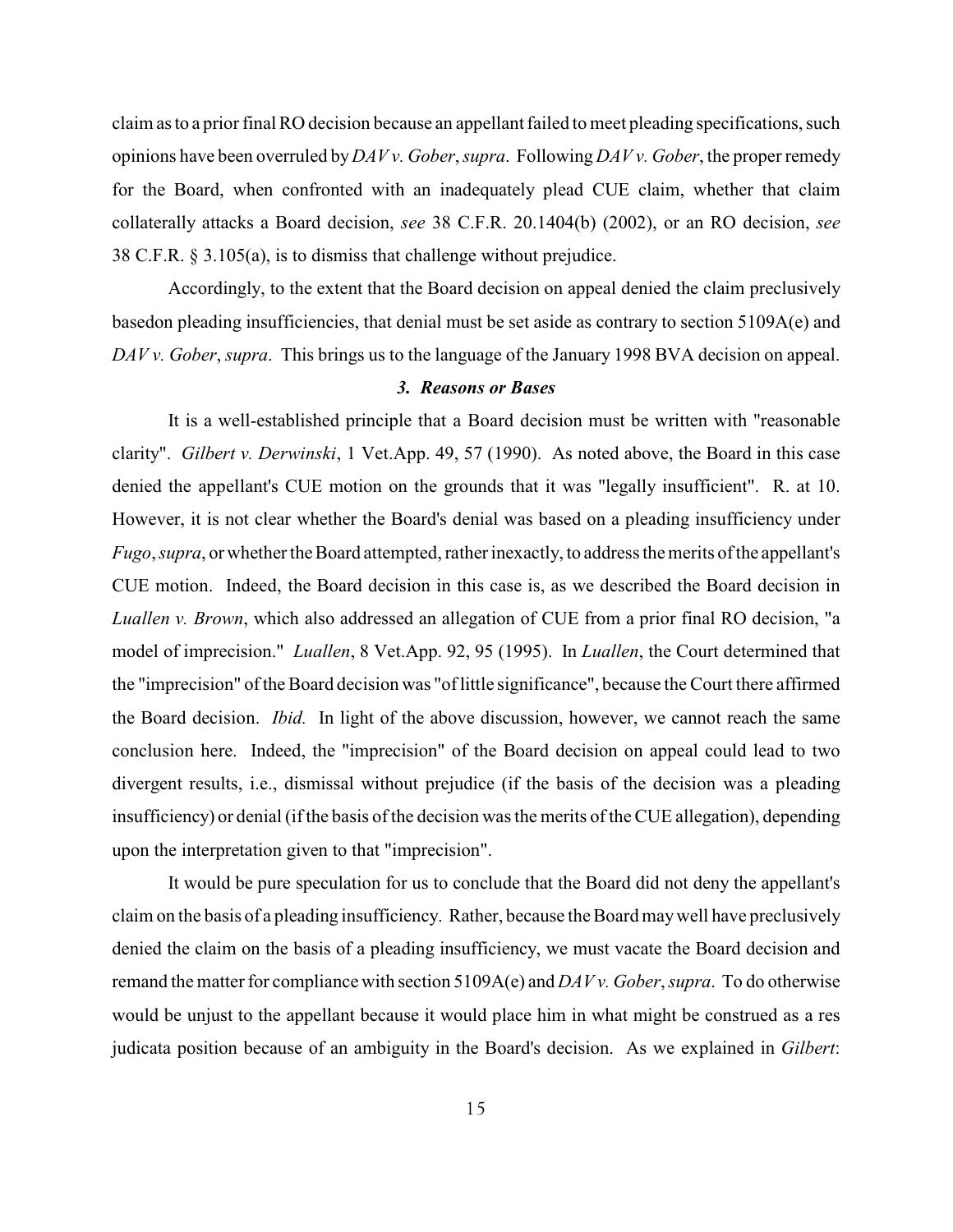"These [Board] decisions *must contain clear analysis and succinct but complete explanations*. A bare conclusory statement, without both supporting analysis and explanation, is neither helpful to the veteran, nor 'clear enough to permit effective judicial review', nor in compliance with statutory requirements." *Gilbert*, *supra* (emphasis added) (quoting *Int'l Longshoremen's Assoc. v. Nat'l Medication Bd.*, 870 F.2d 733, 735 (D.C. Cir. 1989));*see also* 38 U.S.C. § 7104(d)(1). On remand, the Board will be mindful that if the basis for the Board's decision is a failure of the appellant to plead CUE with the specificity required by *Fugo*, *supra*, the remedy is dismissal without prejudice, not denial. Furthermore, if the Board adjudicates the appellant's CUE claims on the *merits*, it must provide a statement of the reasons or bases for that decision that is adequate to enable the appellant to understand the precise basis for that decision and to facilitate review in this Court should that claim be denied. *See* 38 U.S.C. § 7104(d)(1); *Gilbert*, *supra*.

#### **III. Conclusion**

On the basis of the above analysis, the Court vacates the January 1998 Board decision and remands the matter for issuance of a readjudicated decision supported by an adequate statement of reasons or bases, *see* 38 U.S.C. §§ 1110, 7104(a), (d)(1); 38 U.S.C. § 5109A(e); *DAV v. Gober*, *supra*; *Fletcher v. Derwinski*, 1 Vet.App. 394, 397 (1991), all consistent with this opinion, and in accordance with section 302 of the Veterans' Benefits Improvements Act of 1994 (VBIA), Pub. L. No. 103-446, § 302, 108 Stat. 4645, 4658 (found at 38 U.S.C. § 5101 note) (requiring Secretary to provide for "expeditious treatment" for claims remanded by BVA or the Court); *see Vargas-Gonzalez v. Principi*, 15 Vet.App. 222, 225-30 (2001) (holding that VBIA § 302 applies to all elements of a claim remanded by Court or Board), and with all applicable law and regulation. *See Allday*, 7 Vet.App. at 533-34. On remand, the appellant will be free to submit additional evidence and argument on the remanded claim in accordance with *Kutscherousky v. West*, 12 Vet.App. 369, 372-73 (1999) (per curiam order) (concluding that appellant is entitled, until 90 days after Board mails postremand notice to appellant, to submit additional evidence, as appropriate to claim in question, and argument or to request hearing on appeal, at which appellant may submit new evidence and argument), and the Board is required to consider any such evidence and argument. *See Kay v. Principi*, 16 Vet.App. 529, 534 (2002). A remand by this Court or by the Board confers on an